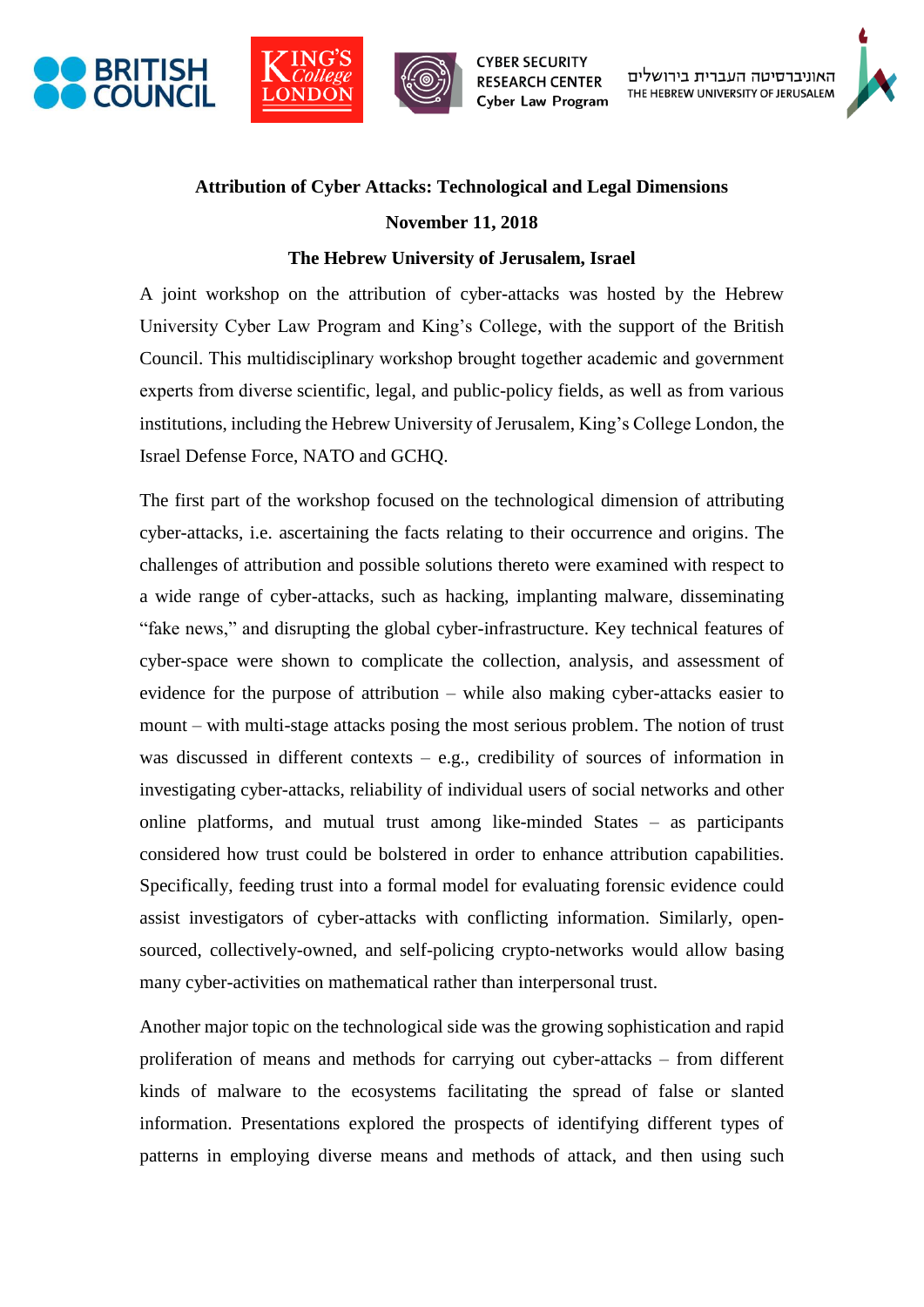





האוניברסיטה העברית בירושלים THE HEBREW UNIVERSITY OF JERUSALEM



patterns, via natural-language processing and machine-learning, to unmask offenders. This data-driven approach may foil attempts to mislead investigations by mimicking code and technologies associated with other cyber-attacks. A separate discussion concerned the inherent insecurity of the global cyber-infrastructure's three core components, i.e. the systems used to locate websites (DNS), route user-traffic (BGP), and synchronize time (NTP). The second component's vulnerabilities, for example, could be exploited to launch potentially devastating cyber-attacks, which would be as difficult to detect as they are simple to plausibly deny, especially in real-time. Replacing this core component with a more secure system remains possible, but progress is slow due to the high costs and lack of financial incentives. Alternative solutions include global regulation and constant monitoring of internet traffic, which might adversely affect online freedoms.

A crosscutting theme of the foregoing discussions was that there are no silver bullets in the search of technological solutions to the challenges of attributing cyber-attacks. Thus, algorithms for assessing the reliability of evidence can only help, not replace human analysts; pattern-detection can only deny certain means and methods from attackers, not prevent them from developing more advanced ones; and in any case, relevant technologies can only lead investigators to the computer used to conduct a cyber-attack, not expose the individual or entity behind it. But for any solution to be effective, participants stressed, it is vital to maintain close cooperation between scientists and 'techies' on the one hand, and legal and policy experts on the other hand.

The second part of the workshop focused on the legal dimension of attributing cyberattacks, namely identifying their human perpetrators, specifically for the purpose of assigning State responsibility to such attacks as wrongful acts under international law, to which victim States may respond with countermeasures. The applicability and adequacy of the existing legal framework for attributing cyber-attacks was one of the key issues discussed. It was observed that most difficulties in this respect are in fact not unique, as they exist with respect to espionage and to using non-State actors as proxies. However, cyber-attacks do pose special challenges to making an attribution determination with the required degree of certainty, and this problem is compounded by the vagueness of international law on this so-called burden of proof. Participants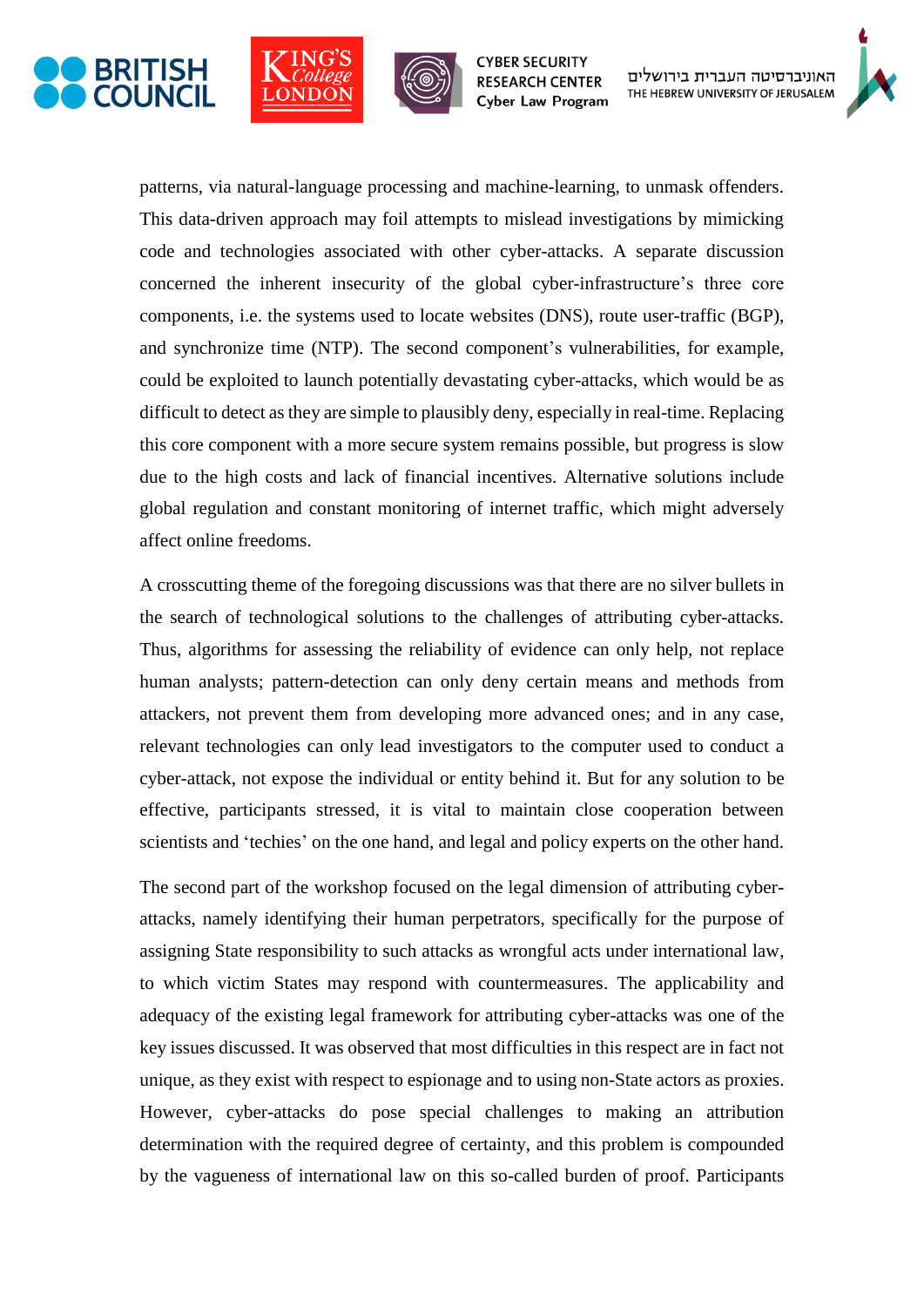





האוניברסיטה העברית בירושלים THE HEBREW UNIVERSITY OF JERUSALEM



then considered how these well-settled rules can be supplemented, for instance by using rebuttable presumptions, as well as whether they should and could be revised.

Another central discussion on the legal side concerned governmental and intergovernmental practicalities of attributing cyber-attacks. Topics here included the policy aims of attribution determinations and their implications for analyzing information and evidentiary standards; the competing interests of States with respect to attribution, e.g. preserving their own ability to take covert action while preventing other States from doing so against them; and challenges of collaboration in attributing cyber-attacks, considering the national character of such determinations, the possible disincentives to share technological knowledge and intelligence, but also the need for States to be more explicit in international cyber-matters. A related discussion explored the feasibility of establishing an international mechanism for attributing cyber-attacks. The suitability of preexisting models from other areas of international relations (e.g., arms control) was assessed, alongside recent, cyber-specific proposals put forward by different thinktanks and tech companies. While each of these options has valuable elements, it is unclear how any such mechanism can ensure compliance with the binding international rules for State conduct in cyberspace, as core legal concepts – from "sovereignty" to "due diligence" – remain under-defined. It was therefore argued that like-minded States, especially those who possess cyber capabilities, ought to initiate an intergovernmental process for further elaborating the substantive legal framework and establishing an attribution mechanism. This process should involve independent experts from industry and academia, and it must be able to make decisions by majority-vote, rather than strictly by consensus.

Throughout these legal discussions, participants paid much attention to the policy and strategic aspects of attribution, as well as to the unique situation of States in the cyberage. Hence, one crosscutting themes of the foregoing discussions was the extreme asymmetries between States and non-state actors, from multinational corporations to criminal or terrorist organizations, as well as asymmetries among States. Another theme was attribution's potential contribution to deterrence and reducing aggression, bearing in mind the integral risk of rapid escalation by virtue of irresponsible attribution. Lastly,